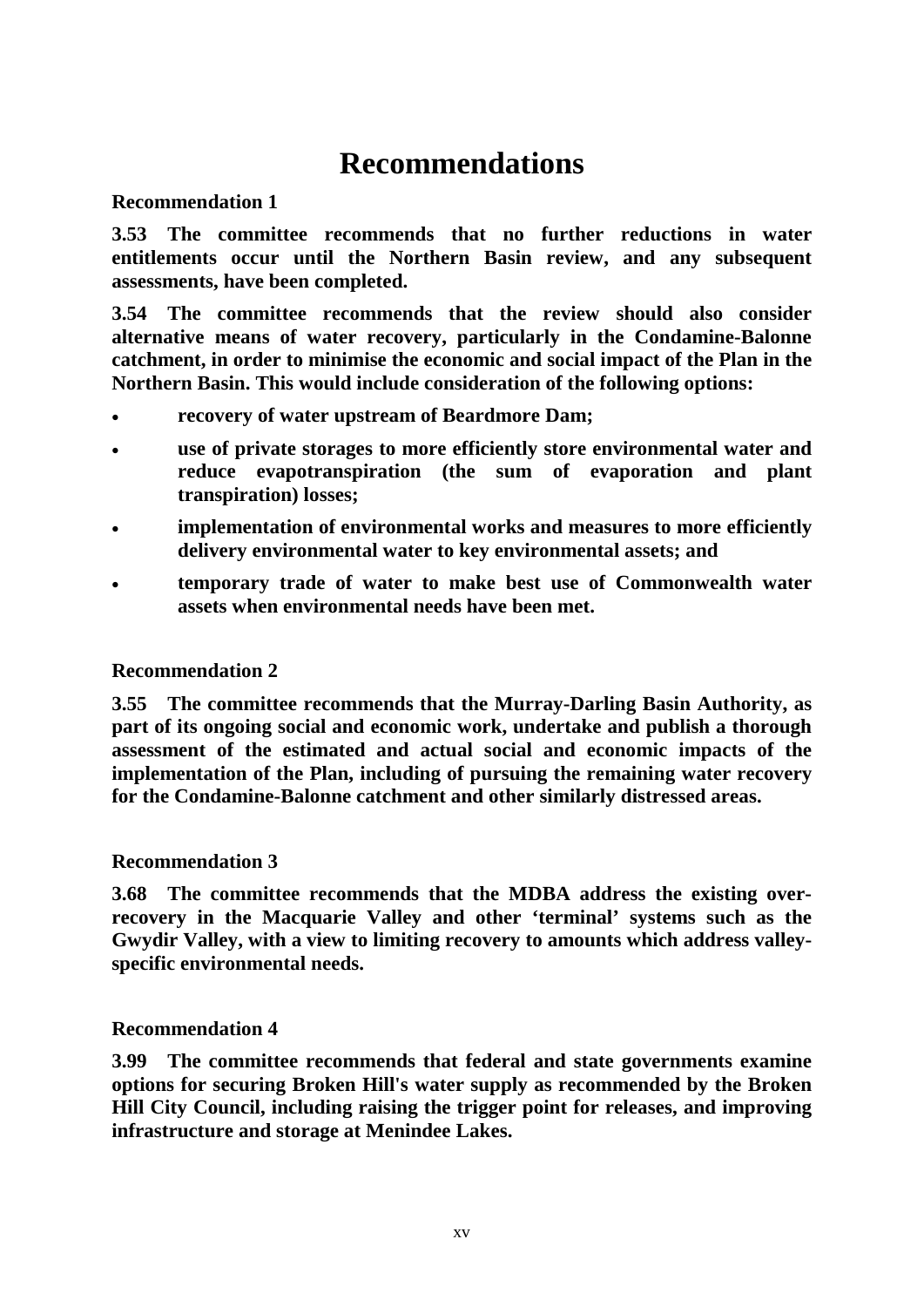**3.100 The committee recommends that an environmental watering plan be developed for the Menindee Lakes, provided that Adelaide's water supply and that of South Australian irrigators and landholders dependent on the Murray, is secure (see paragraph 3.197).**

# **Recommendation 6**

**3.143 The committee recommends the Commonwealth assume liability for damage to private property from environmental watering events, including to both landholders and third parties, except to parties who have given prior consent to such flooding.**

# **Recommendation 7**

**3.144 The committee recommends that the MDBA and state governments address the issue of third party impacts from environmental watering events during the development of constraints proposals, and clearly communicate with landholders who are likely to be affected by such events.**

# **Recommendation 8**

**3.146 The committee recommends that the MDBA review its communication methods, particularly with regard to projects still in development such constraints proposals, and improve its ability to incorporate the views of communities and landholders into decisions and reports.**

# **Recommendation 9**

**3.179 The committee recommends the federal government work with the Victorian government to ensure adequate accountability and scrutiny of the Goulburn Murray Water Connections Project, by initiating a judicial inquiry into the operation of the Goulburn Murray Water Connections Project. Further, given the use of Commonwealth funds on the project, the committee recommends the Australian National Audit Office should consider an audit of the project.**

# **Recommendation 10**

**3.200 The committee recommends the government evaluate the effect on irrigators and the environment of the SA government purchasing irrigation water on the water market while declining to use its desalination plant. The committee also recommends the government undertake a study of the cost of upgrading pipeline delivery of water to irrigators and livestock owners on both sides of the lower lakes.**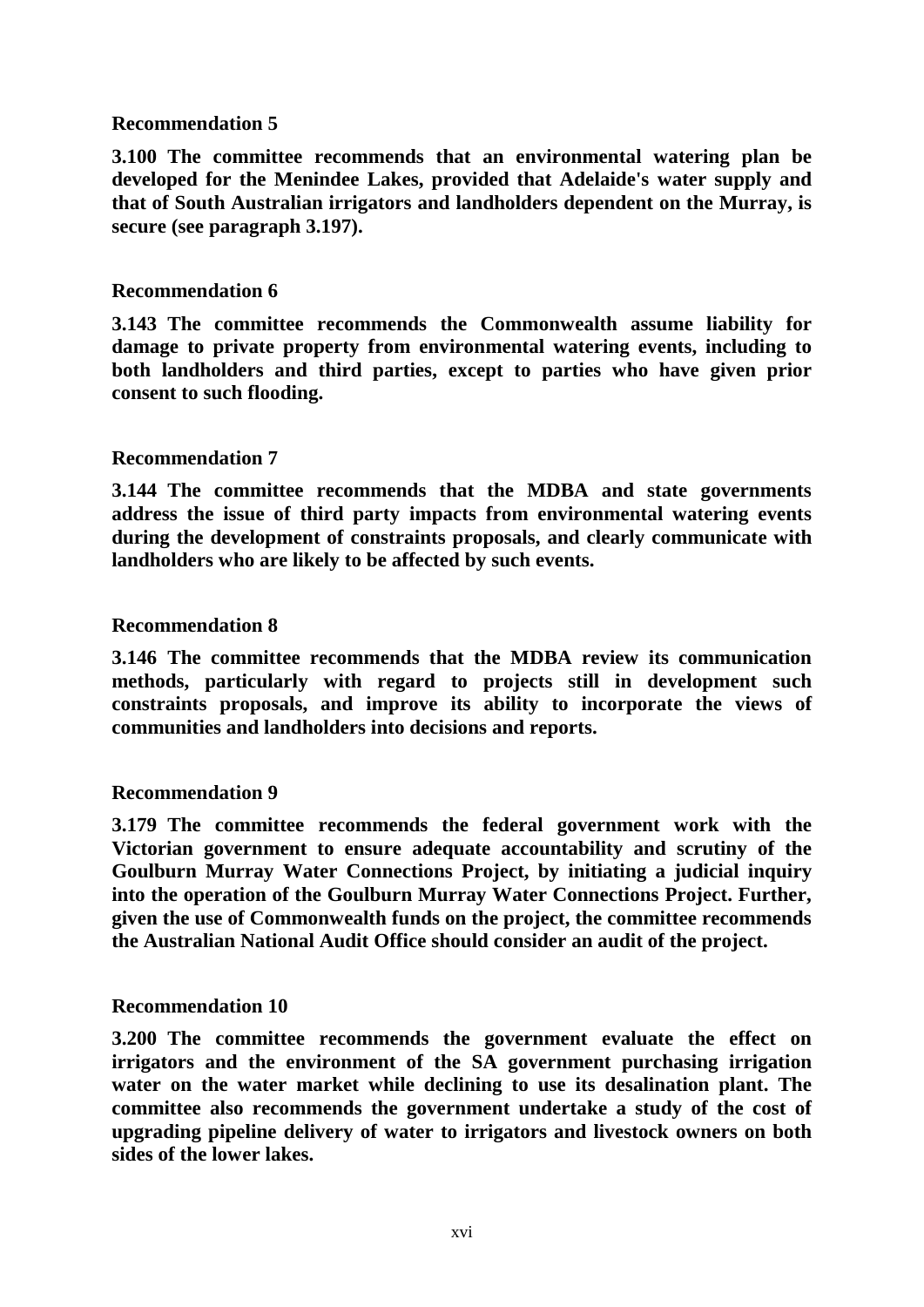**3.274 The committee recommends that Bird Island be removed by the South Australian Government and MDBA to improve water flow through the Murray mouth.**

# **Recommendation 12**

**3.275 The committee recommends the MDBA calculate the economic value of fresh water evaporated from the lower lakes.**

# **Recommendation 13**

**3.277 The committee recommends the government undertake a detailed study to inform whether a reassessment of the Coorong's Ramsar listing from a fresh water system to an estuarine system is more appropriate.**

# **Recommendation 14**

**3.284 The committee recommends the government undertake cost-benefit analyses of the following options for adapting the management of the Lower Lakes and Coorong, and their social, economic and environmental impacts throughout the basin:**

- **removing all of the barrages;**
- **removing some of the barrages;**
- **modifying some of the barrages (such as Tauwitcherie and Mundoo);**
- **allowing the ingress of salt water into the Lower Lakes during periods of low flow; and**
- **investigating the construction of an additional lock at a location above Lake Alexandrina, such as near Wellington, SA, either in concert with the above options or as a single change.**

**3.285 Should such analysis indicate that one or more of these leads to more positive social, economic and environmental outcomes than the current basin plan, the committee recommends the Plan be amended accordingly.**

# **Recommendation 15**

**3.311 The committee recommends the government commission an independent feasibility and hydrology study into a connector between Lake Albert and the Coorong to assess the environmental and economic costs and benefits of the connector, and compare this to the current practice of lake cycling.**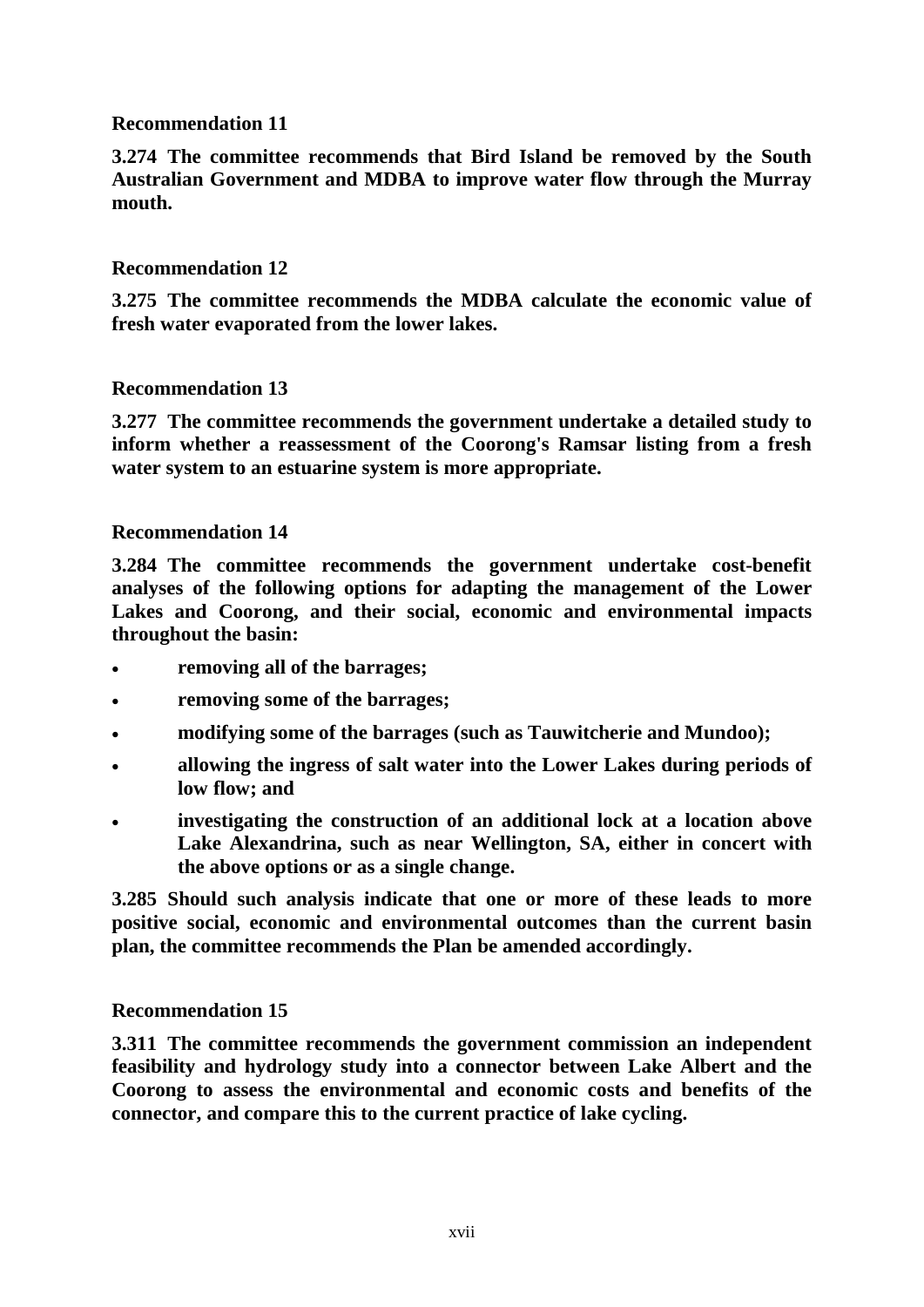**3.328 The committee recommends the government direct the Productivity Commission to investigate the value of foregone production and food processing due to reduced irrigation water under the Plan.**

# **Recommendation 17**

**3.339 The committee recommends that the government assess the operation of the Snowy Mountains Hydro-electric Scheme to determine the priority of irrigation and energy production.**

# **Recommendation 18**

**3.340 The committee recommends the operation of the scheme be assessed, and adjusted as required, to give more effect to social, economic and environmental considerations of local and downstream communities.**

# **Recommendation 19**

**4.5 The committee recommends that the Commonwealth Government request the Productivity Commission to undertake a full cost-benefit analysis of the Murray Darling Basin Plan.**

# **Recommendation 20**

**4.22 The committee recommends that state governments make every effort to promote SDL Adjustment Mechanism projects in their jurisdiction to achieve the 650GL target.**

# **Recommendation 21**

**4.35 The committee recommends that no further buybacks of water occur and that action to recover the additional 450GL of water through efficiency measures is delayed until the SDL Adjustment Mechanism target is met and the socioeconomic impacts of water recovery to date are known.**

# **Recommendation 22**

**4.81 The committee recommends that the government investigate the costs and benefits of a real-time national water trading register, and whether private platforms provide or can complement such arrangements.**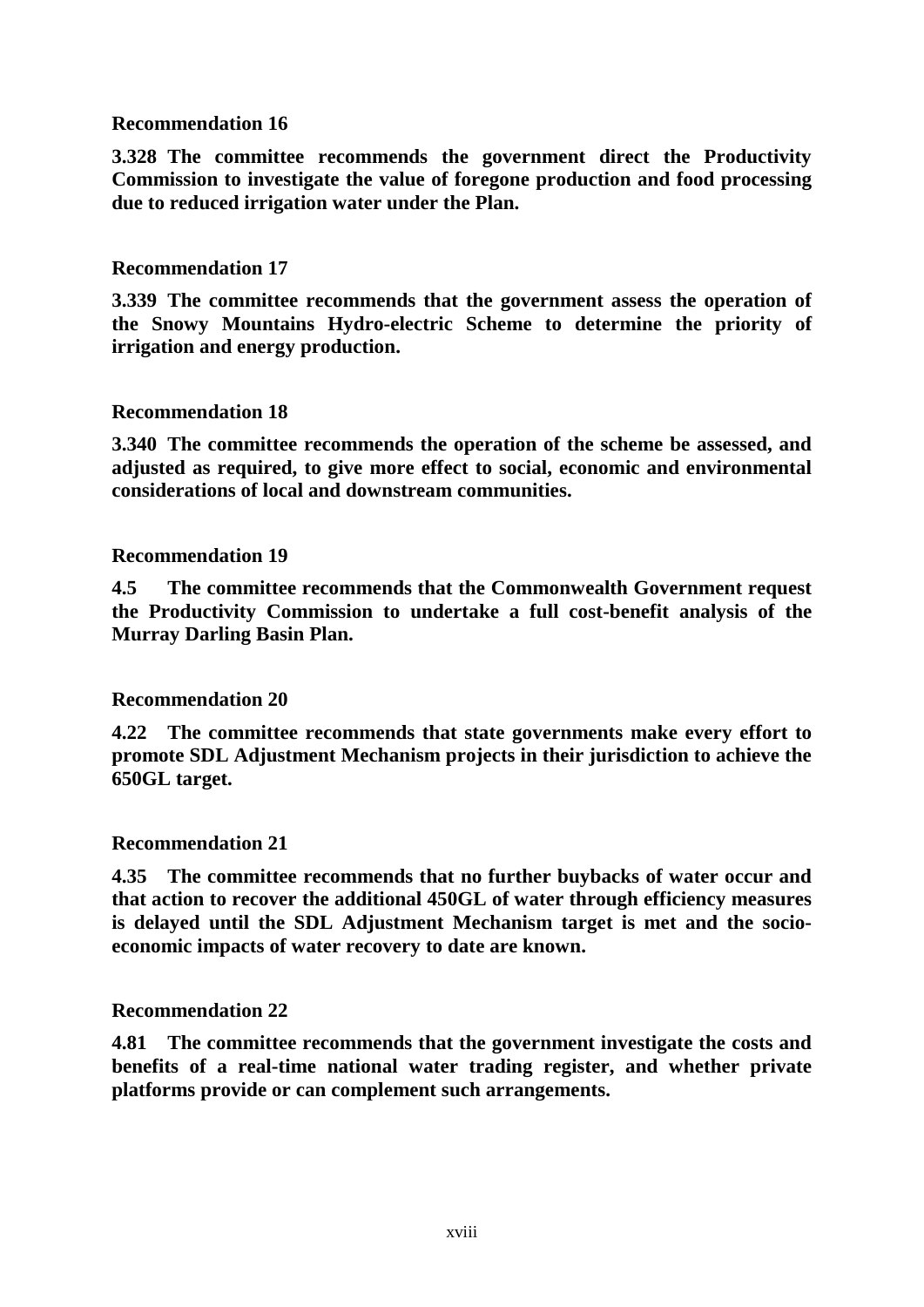**4.112 The committee recommends that the government coordinate with the basin state governments to undertake a comprehensive assessment of carryover rules and regulations and investigate the potential for amendment of the rules.**

# **Recommendation 24**

**4.125 The committee recommends the government assess, objectively value and publish data on the various uses of water in the Murray-Darling Basin.**

# **Recommendation 25**

**4.150 The committee recommends that the government amend the Water Act 2007 to make clear the equal standing of economic, social and environmental needs and outcomes.**

# **Recommendation 26**

**4.210 The committee recommends that the MDBA, Commonwealth Environment Water Holder and basin states conduct greater monitoring, objective evaluation and communication of environmental watering activities, and that the MDBA collate and publicly report this information.**

# **Recommendation 27**

**4.212 The committee recommends that the government fund the expansion of the Commonwealth Environmental Water Holder's existing Long Term Intervention Monitoring Project to include more sites around the basin and provide greater monitoring and evaluation of basin environmental watering activities.**

#### **Recommendation 28**

**4.253 The committee recommends the Victorian and NSW governments, as operators of the relevant storages, implement measures to mitigate cold water pollution that is undermining recovery efforts of native fish.**

#### **Recommendation 29**

**4.254 The committee recommends the MDBA conduct a review of the impact of cold water releases on native fish and develop risk assessments and mitigation strategies to ensure that cold water releases do not impact on native fish.**